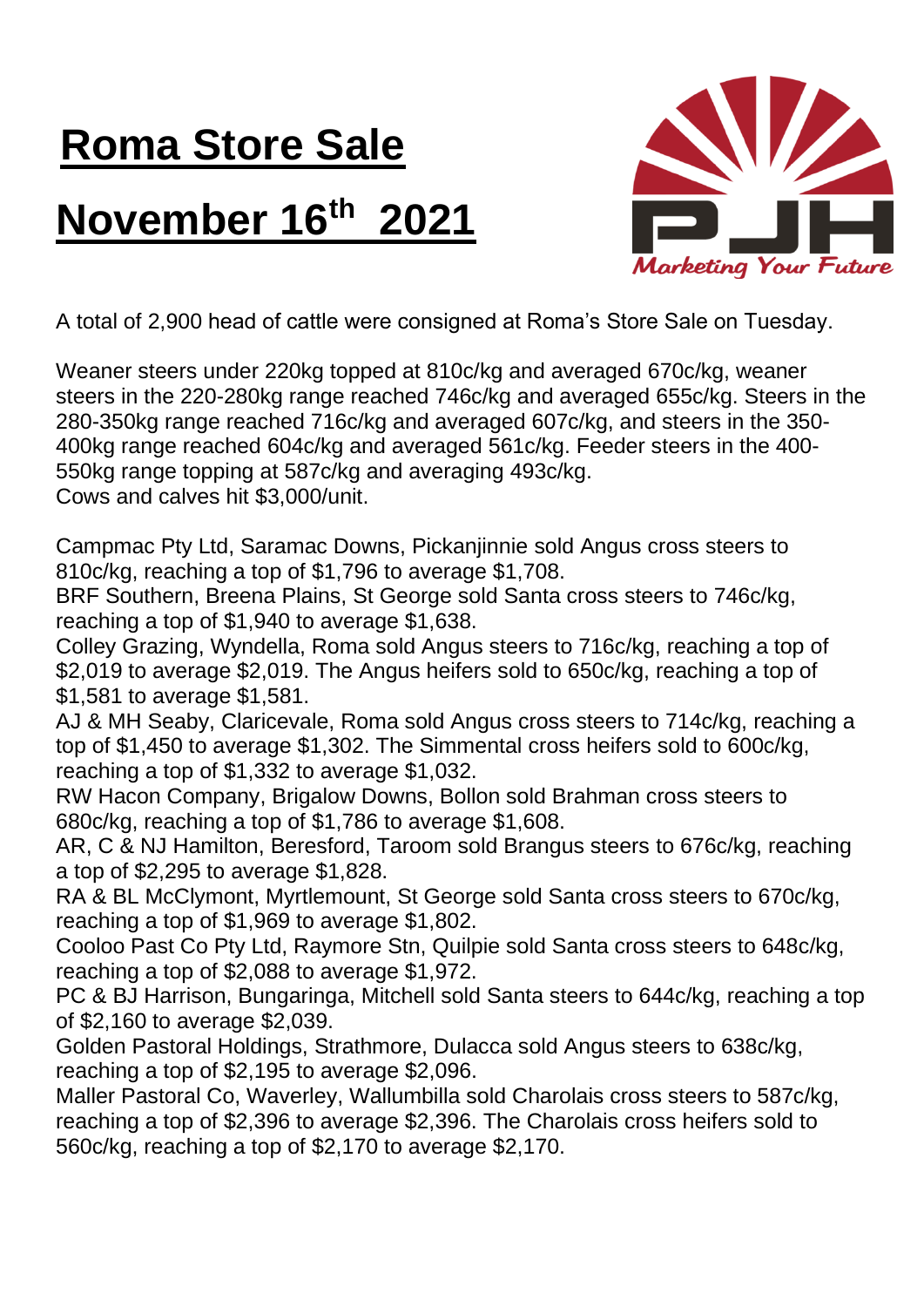Mirradong Meats Pty Ltd, Moonbi, Hannaford sold Brahman cross steers to 554c/kg, reaching a top of \$2,377 to average \$1,947.

AS, DW & NWC Wason, Hillthorne, Roma sold Droughtmaster steers to 521c/kg, reaching a top of \$1,965 to average \$1,914.

Bindango Pty Ltd, Bindango, Roma sold Charolais cross steers to 465c/kg, reaching a top of \$2,873 to average \$2,571.

Heifers under 220kg topped at 696c/kg and averaged 578c/kg, while heifers in the 220-280kg range topped at 684c/kg and averaged 554c/kg. Heifers in the 280- 350kg range topped at 684c/kg, averaging 591c/kg. Heifers in the 350-450kg range topped at 560c/kg, averaging 484c/kg.

CA Flowers & Co, Callitris Nth, Condamine sold Santa cross heifers to 684c/kg, reaching a top of \$2,255 to average \$2,021.

Sutton Beef, Bundabar, Glenmorgan sold Santa cross heifers to 628c/kg, reaching a top of \$1,967 to average \$1,864.

DT & KA York Family Trust, Wattle Park, Wallumbilla sold Simbrah cross heifers to 610c/kg, reaching a top of \$2,020 to average \$2,020.

SJ & NE Ward, Taringa, Injune sold Charbray heifers to 520c/kg, reaching a top of \$1,586 to average \$1,428.

Cows in the 300-400kg range reached 410c/kg and averaged 357c/kg, while cows in the 400kg-500kg range reached 416c/kg and averaged 393c/kg. Cows over 500kg topped at 420c/kg, averaging 405c/kg.

Windermere Pastoral Co, Yoyo Park, Augathella sold Brahman cows to 416c/kg, reaching a top of \$1,970 to average \$1,527.

RM & MB Quinlan, Yanna, Charleville sold Angus cross cows and calves to \$3,000/unit to average \$2,826/unit.

Argylla Mountains Pastoral, Glencoe, Mount Isa sold Brangus mickey bulls to 706c/kg, reaching a top of \$1,595 to average \$1,315.

## *NEXT STORE SALE IS 23rd NOVEMBER PJH SELL 3 rd POSITION*